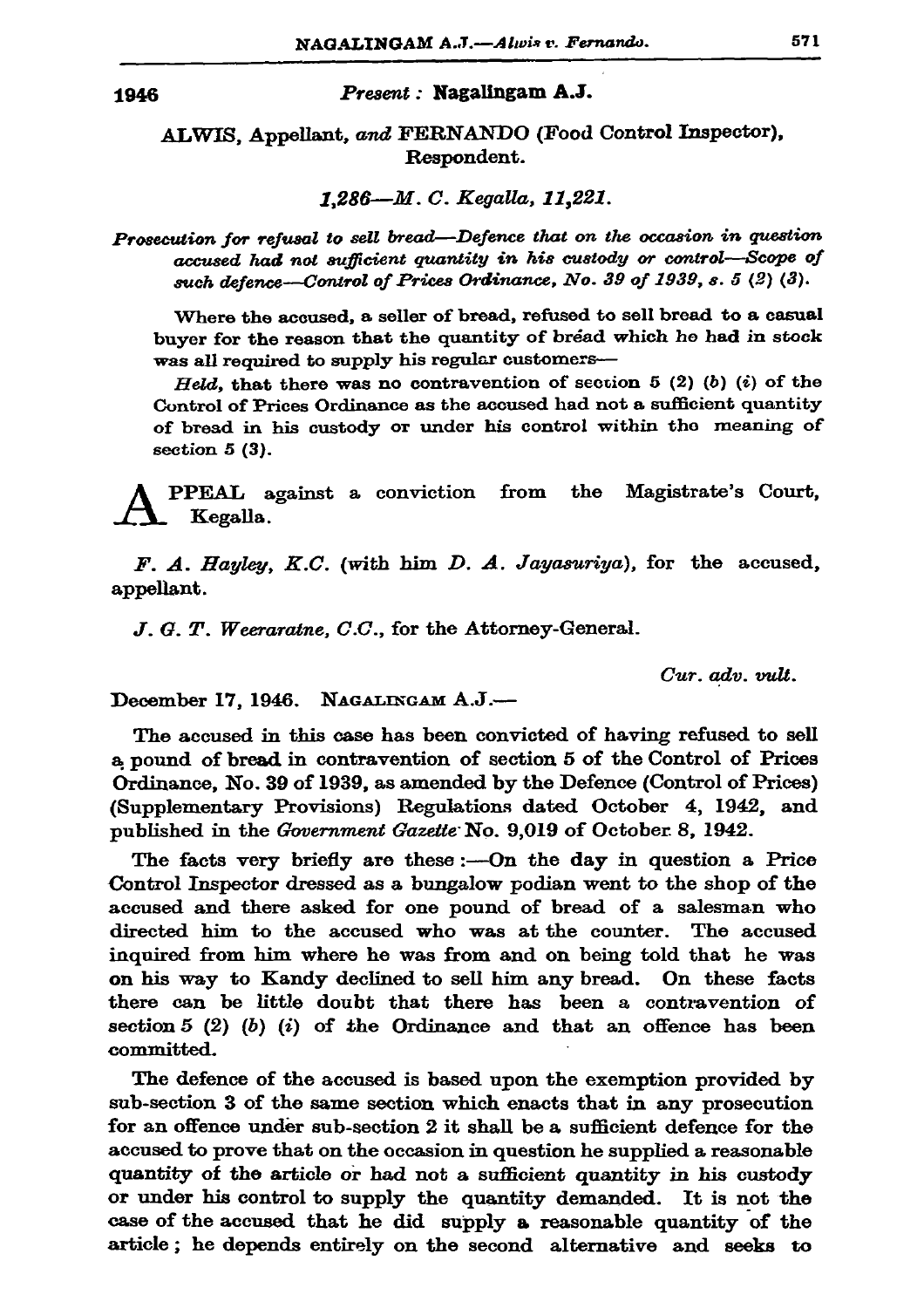establish that he had not a sufficient quantity of bread in his custody or under his control to supply the one pound of bread demanded of him.

The facts relevant to this part of the case are that immediately after the refusal by the accused to sell bread the Assistant Food Controller of the area together with other Inspectors came on the scene and not only questioned the accused as to why he had refused to sell bread but also conducted a search both of his stores and bakery. The accused promptly stated that as he had not sufficient stock of bread to supply his regular customers as a result of the reduction in the quantity of flour issued to him he was not in a position to make a sale of a pound of bread to a casual purchaser. The search conducted by the Assistant Food Controller revealed that the accused had 24 half-pound loaves in a cupboard in the stores and 114 one-pound loaves in the bakery. No attempt was made to check the accused's statement that he had regular customers to whom he had to supply the quantity of bread that was available both in his stores and at the bakery.

At the trial the accused produced a register D 2 which he affirms he kept in pursuance of an order issued to him by the Food Controller's Department and which was inspected by officers of the Department showing particulars of flour consumed, bread manufactured, bread sold to customers and bread sold to casual buyers. His evidence is fully supported by the register. At page opposite to that marked D 2A therein the quantity of flour used by him daily in making bread and the quantity of bread turned out and the total quantity sold both to regular customers and casual buyer. is entered and at page D 2C appear the names of the regular customers numbering, according to Counsel, no less than 156. These entries clearly establish that on 1st February the accused had made use of 290 pounds of flour in making 401 pounds of bread of which he had supplied to his regular customers 321 pounds and sold the balance of 80 pounds to casual buyers. On each of the 2nd, 3rd and 4th of February he has made use of 210 pounds of flour in baking 290 pounds of bread and he has supplied the total quantity of bread so made to his regular customers and none to casual buyers. On 5th February he appears to have made 311 pounds of bread by making use of 225 pounds of flour and to have supplied the total quantity of bread on that day too to his regular customers and none to casual buyers. On 6th February he has converted 210 pounds of flour into 293 pounds of bread and this quantity of bread again he has used entirely in supplying his regular customers. It is clear, therefore, that between 2nd and the 6th February he has sold no bread to casual buyers; on the 6th, it is in evidence, he wrote a letter  $P$  6 to the Assistant Food Controller informing him that in view of the small allowance of flour he had received he was unable to supply bread to his regular customers and also sell to casual visitors calling for bread, and that he had therefore arranged to distribute the full quantity of bread made by him daily to his "long standing customers" and inquiring further whether his proposal would be approved. Curiously enough on the day that this letter reached the Kachcheri the raid was made on the stores of the accused.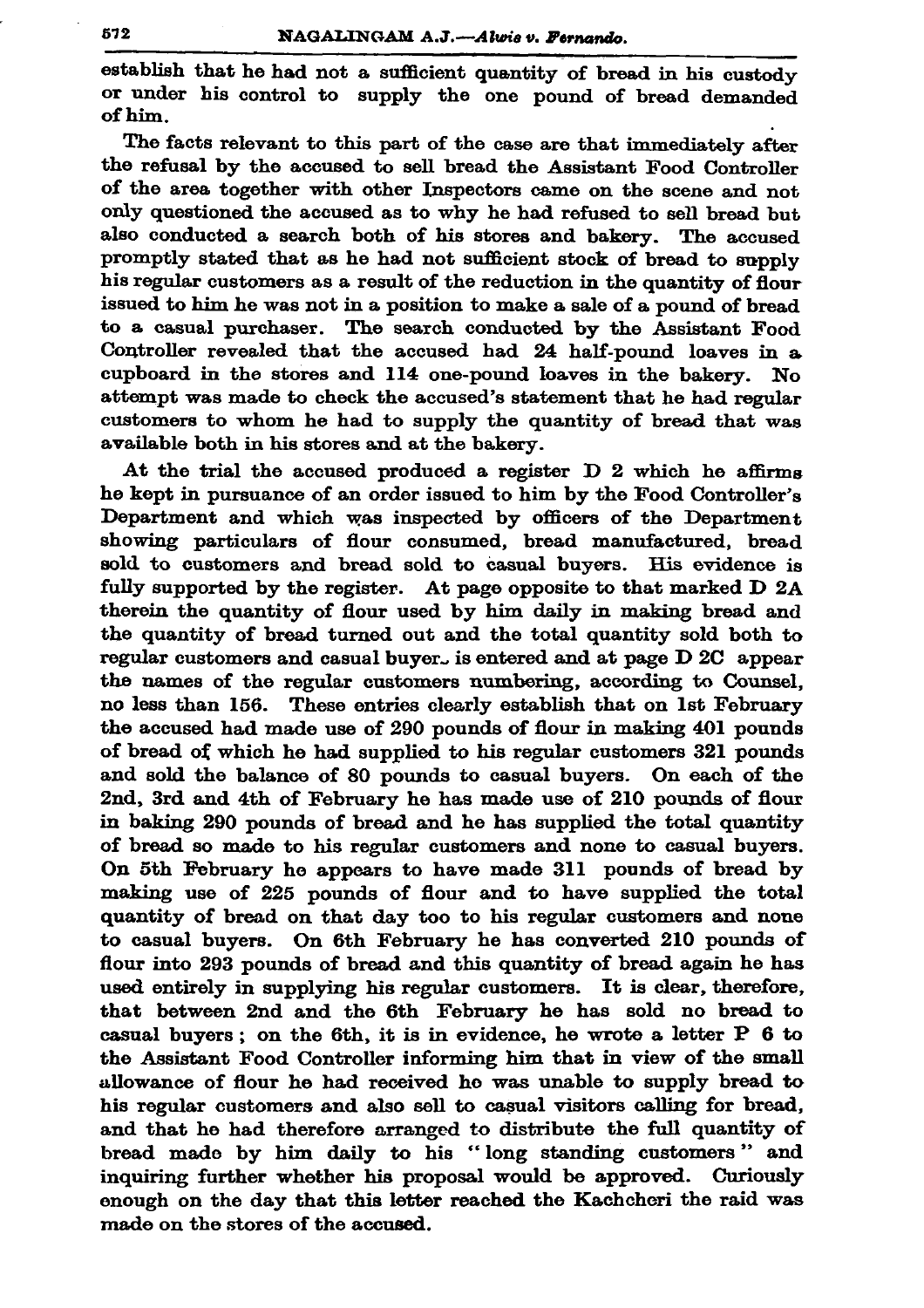The register again proves that on 7th February he had converted 210 pounds of flour into 290 pounds of bread and that if he adopted the course followed by him on the previous five days he would not have had any excess even to the extent of one pound after supplying his regular customers. But as a result of the raid and the directions given to him by the Assistant Food Controller on that day the accused says he sold bread to anyone who called at his stores after the raid and sold no less than 221 pounds of bread to casual buyers and, according to the register, only 53 pounds to his regular customers. According to the record. it would appear that the accused stated at one stage that he had supplied 31 pounds and at a later stage that he had supplied 33 pounds of bread to his regular customers, but this is obviously incorrect in view of the entries made in the register.

The facts established by the accused are not challenged by the prosecution. If, therefore, it is the fact that the 290 pounds of bread that he had baked that day would all have been required to supply his regular customers whom he had rationed as a result of the cut in the supply of flour to him, the question is whether his defence that he had not a sufficient quantity in his custody or under his control to supply the one pound of bread demanded is entitled to succeed. That he had more than one pound of bread in the stores at the time the request for bread was made is not disputed in view of the fact that admittedly he had 24 half-pound loaves at that time. It is therefore contended on behalf of the prosecution that where a trader is shown to have in his stores loaves of bread in excess of the quantity demanded by a prospective buyer the trader must necessarily be deemed to have sufficient quantity in his custody or under his control to supply the quantity demanded. Normally, when goods are shown to be in a shop or stores of a trade, such goods would no doubt be regarded as being in the custody or under the control of the trader for purposes of sale and available to a buyer who is prepared to pay for them the prices fixed. But where it is shown that the goods though lying in his shop or stores have already been earmarked and appropriated for delivery to one or more of specified customers, can it be said after such appropriation the goods continue to remain in the custody or under the control of the trader? I think the answer to this question is provided by the words "a sufficient quantity" that precede the phrase "in his custody or under his control ". These words undoubtedly do signify, as contended for by the prosecution, that the quantum or amount of the commodity with a trader is large enough to admit of the issue of the quantity applied for by an intending purchaser; but are they capable of no other meaning? Having regard to the framework and object of both the Ordinance and the Regulations I have little doubt that these words are wide enough also to denote the extent to which the commodity is available for sale, after setting apart what is needed to supply the requirements of standing or regular customers.

In the case of Mohamed v. Nuwara Eliya Police<sup>1</sup> where a butcher was able to show that he had orders from his regular customers for quantities